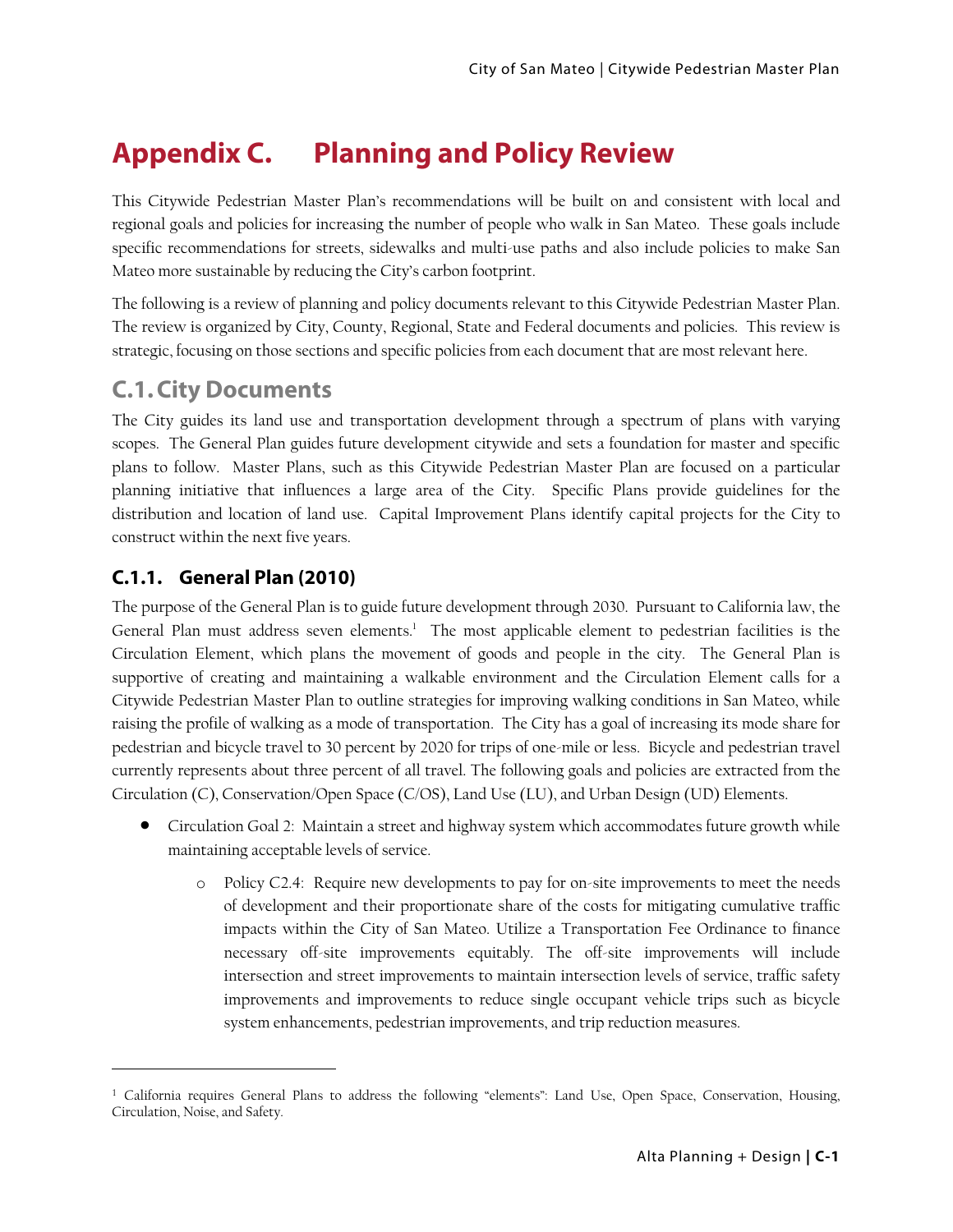- o Policy C2.8: Traffic Signal Installation. A development project may be required to fund signalization of off-site unsignalized intersections if warranted as a result of project generated traffic. In addition, existing conditions may warrant signalization of unsignalized intersections. A warrant analysis to determine the need for signalization shall include consideration of both existing and projected traffic and pedestrian volumes, traffic delays and interruptions, accident history, and proximity of sensitive land uses, such as schools.
- o Policy C2.12: Transportation Demand Management (TDM) Downtown. Establish and implement a TDM program, a Transportation Management Association (TMA), and other measures to reduce vehicle trips and encourage transit use and promote bicycle and pedestrian accessibility for development within one-half mile of the Downtown transit center.
- Circulation Goal 3: Support the provision of public transit services adequate to provide a viable alternative to automobile travel for all citizens and to provide a convenient means of transportation to the "transit dependent" population.
	- o Policy C3.3: Hayward Park Station. Improve pedestrian and vehicular access to the station. Redevelop the surrounding area with mixed-use and transit-oriented development.
	- o Policy C3.4: Hillsdale Station. In conjunction with Caltrain, relocate the Hillsdale Station northward to a new location in the vicinity of between 28th Avenue and 31st Avenue, allow parking lot expansion, improve vehicular circulation and pedestrian access, and facilitate direct on-site bus/train transfer. Establish a circulation system for Hillsdale Station that will safely meet the needs of the station as a major transit hub and heart of a transit village, and will efficiently accommodate the many modes of transit it will serve. Also, incorporate the concepts of transit-oriented development into the designs of the areas surrounding the station – i.e. mixed-use development, pedestrian friendly design, a variety of housing within walking distance, etc.
	- o Policy C3.7: San Mateo Rail Corridor Transit-Oriented Development Plan (Corridor Plan). Improve east-west access via new grade-separated rail crossings at 28th and 31st Avenues.
- Circulation Goal 4: Develop and maintain a comprehensive bicycle and pedestrian circulation network which provide safe recreation opportunities and an alternative to automobile travel.
	- o Policy C4.4: Pedestrian Circulation. Develop a pedestrian master plan and prioritized capital improvement program that creates and maintains a walkable environment in San Mateo and supports the City's Sustainable Transportation Actions.
	- o Policy C4.5: Pedestrian Enhancements with New Development. Continue to require as a condition of development project approval the provision of sidewalks and wheelchair ramps where lacking and the repair or replacement of damaged sidewalks. Require that utility poles, signs, street lights, and street landscaping on sidewalks be placed and maintained to permit wheelchair access and pedestrian use. Increase awareness of existing trails and routes by promoting these amenities to residents.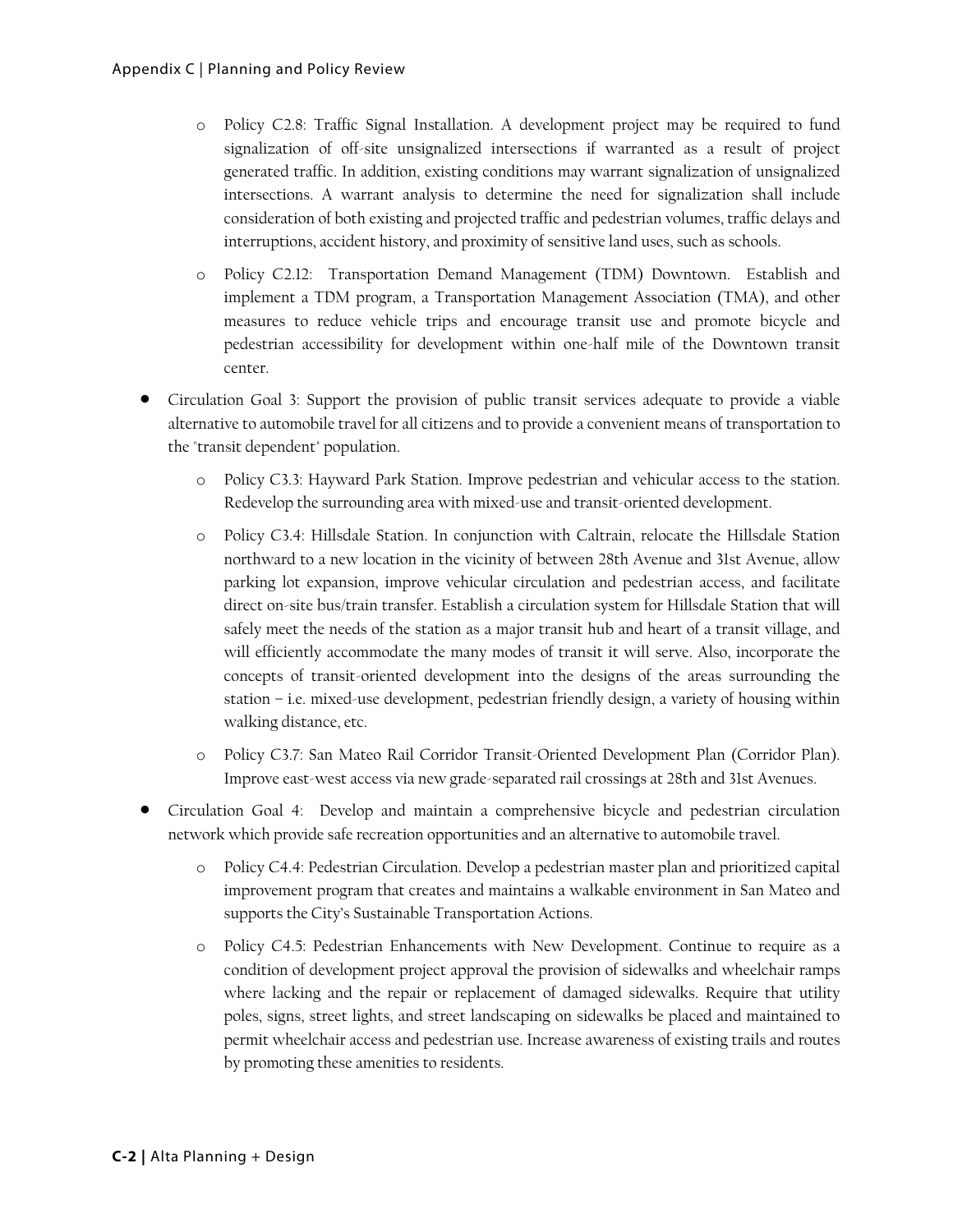- o Policy C4.6: Wheelchair Access and Pedestrian Accessibility. Continue to assess and improve wheelchair access throughout the City. Install wheelchair ramps or take other corrective measures where most needed in accordance with the established Citywide Wheelchair Program.
- o Policy C4.7: Pedestrian Safety. Pedestrian safety shall be made a priority in the design of intersection and other roadway improvements.
- o Policy C4.8: Pedestrian and Bicycle Mobility Needs. Balance pedestrian mobility and bicycle accessibility and safety with vehicular congestion when considering intersection improvements to address level of service degradation.
- o Policy C4.9: Pedestrian and Bicycle Connections. Implement an area-wide pedestrian and bicycle circulation plan which will result in convenient and direct connections throughout San Mateo. Implementing connections in the Rail Corridor Transit-Oriented Development Plan (Corridor Plan) area and into adjacent neighborhoods and districts is a priority.
- o Policy C4.11: Citywide Bikeways and Pedestrian Master Plan. Develop a Citywide Bikeways and Pedestrian Master Plan to outline strategies for improving bicycling and walking conditions in San Mateo, while raising the profile of bicycling and walking as modes of transportation.
- o Policy C4.12: Hillsdale Bicycle and Pedestrian Over Crossing. Construct a bicycle and pedestrian over crossing in the vicinity of Hillsdale Boulevard over US 101.
- Circulation Goal 6: Implement the transportation objectives of the Sustainable Initiatives Plan (SIP) adopted by the City Council and developed by the Sustainable Advisory Committee.
	- o Policy C6.1: Modal Share. Increase mode share for pedestrian and bicycle travel, for trips of one mile or less, from 3% in 2005 to 30% by 2020 by introducing paid parking in other commercial areas outside of the downtown, improving pedestrian walkways and amenities within commercial areas and residential neighborhoods and by providing adequate, secure, covered parking for bicycles in city garages and for new multifamily and commercial development. Additional potential supportive actions to increase mode share are detailed in the SIP, Appendix K of the General Plan.
	- o Policy C6.3: Travel to Schools. Reduce private automobile school trips by 50 percent before 2020 by working with private and public schools to increase the number of students walking or bicycling to school, implementing "walking pools" to schools, increasing carpooling for students, and making flexible local transit available for student travel.
- Policy C/OS9.3: Crystal Springs Road Access. Pursue safe pedestrian/bicycle access to San Francisco Water District lands via Crystal Springs Road through coordination with the Town of Hillsborough and with State and County assistance.
- Policy C/OS 9.4: Interjurisdictional Coordination. Support the coordination of adjacent jurisdictions in the development of bicycle and pedestrian trails, the connection of trails in San Francisco watershed lands, the development of the Bay Trail and Ridge Trail systems, and potential connections into the City of Belmont in the development of a trail system with Sugarloaf Mountain.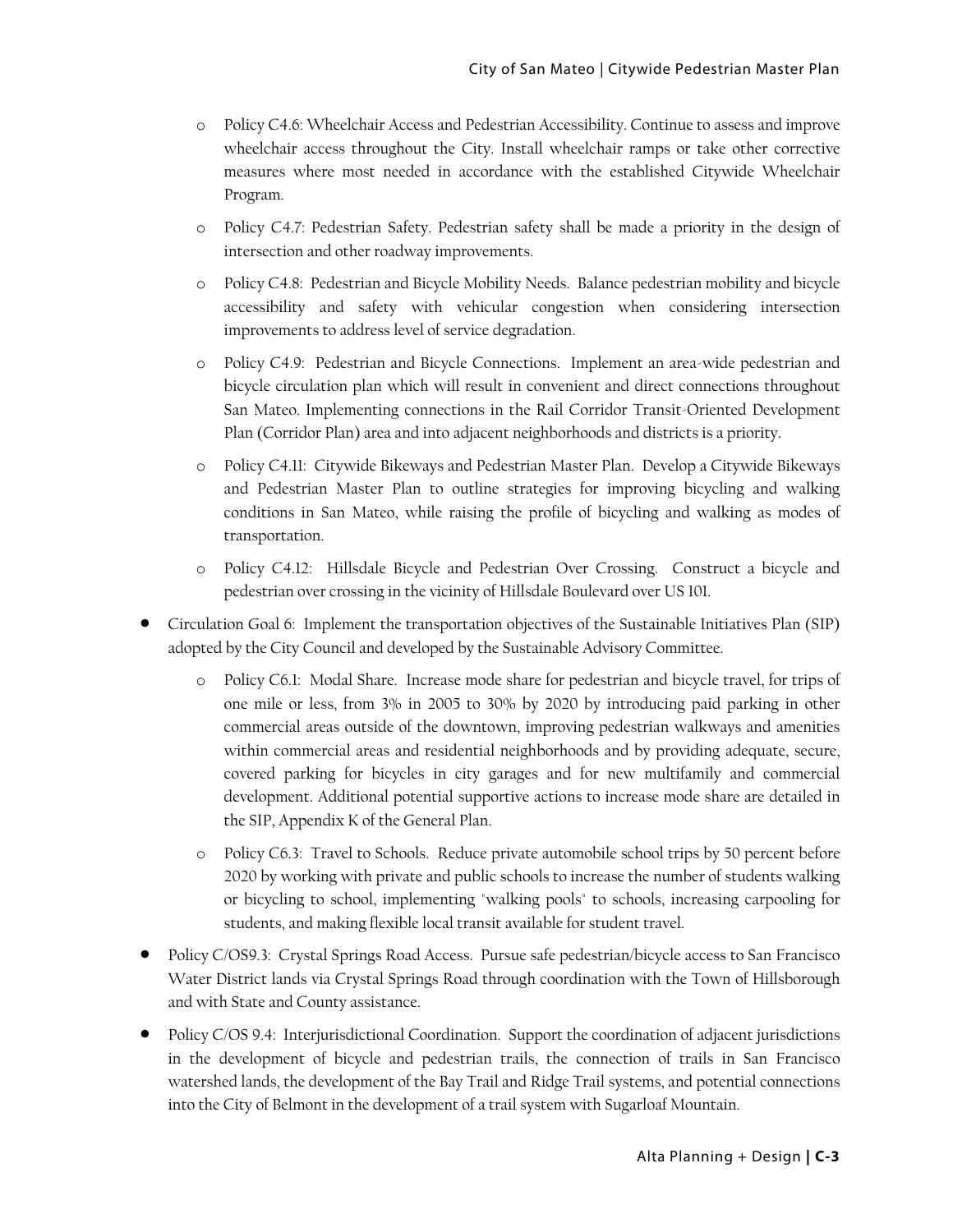- Policy C/OS 11.1: Active and Healthy Lifestyles. Active living, physical development and a healthy body and mind are among the most critical elements of a fulfilled life. We provide the tools necessary to begin, sustain and expand active and healthy lifestyles and to incorporate health and wellness practices into everyday life.
- Policy C/OS 11.6: Aging Adults. Facilitate an aging-friendly community that meets the interests of older adults in the areas of housing, mobility and transportation, active and healthy living, lifelong learning, civic engagement and community connections, lifestyle planning, and information and resource support through direct city services, cooperative and collaborative partnerships, and encouraging services by other community service providers.
- Policy C/OS 14.3: Active Use Facilities. Provide sufficient active use facilities to support current needs and future trends including at least three new multi-use athletic turf areas; an evaluation of existing turf fields for possible conversion to synthetic turf; a tennis complex that optimizes revenue generation; and a system of pedestrian and bike trails that will provide interconnectivity between parks.
- Policy C/OS 16.6: Cooperative Service Delivery. Utilize opportunities for cooperative acquisition, development, operation, and programming with private organizations or other public agencies that will provide more effective or efficient service delivery.
- Policy LU4.3: Location of Critical Facilities. Encourage active, healthy lifestyles, by promoting pedestrian and bicycle connectivity between civic facilities. Avoid locating critical facilities, such as hospitals, schools, fire, police, emergency service facilities and utilities in areas subject to slope failure, flooding and other hazards as identified in the Safety Element, where feasible.
- Policy UD 1.7: Minor Corridors. Provide visual and pedestrian improvements on arterial streets such as Alameda de Las Pulgas, Peninsula Avenue, San Mateo Drive, Delaware Street, Norfolk Street and Mariner's Island Boulevard. Policy UD 2.6: Orient Buildings Toward the Street. Encourage commercial development to be located at the street in retail areas to encourage pedestrian activity and the use of on-street parking. Locate required parking towards the side and rear of parcels.
- Policy UD 2.9: Pedestrian Oriented Design. On retail commercial projects, designate pedestrian activity as a priority through the design and provision of adequate sidewalk widths, locating windows along ground floor street facades, trees and awnings, and human scale construction materials and features.
- Policy UD 2.11: Vendors. Encourage outdoor food and plant vendors in the Downtown.

# **C.1.2. Sustainable Initiatives Plan (2010)**

The City's Sustainable Initiatives Committee developed the Sustainable Initiatives Plan (SIP), adopted by City Council in 2010, to identify strategies to reduce  $CO<sub>2</sub>$  emissions within the city. The SIP includes recommendations and a list of potential actions and/or additional information in nine topic areas, including public outreach (PO) and transportation (T).

 Recommendation PO 1: Create a multi-phased information campaign to educate residents and businesses on this Plan and to spark behavioral changes in individual energy and water consumption, transportation mode choices, and recycling.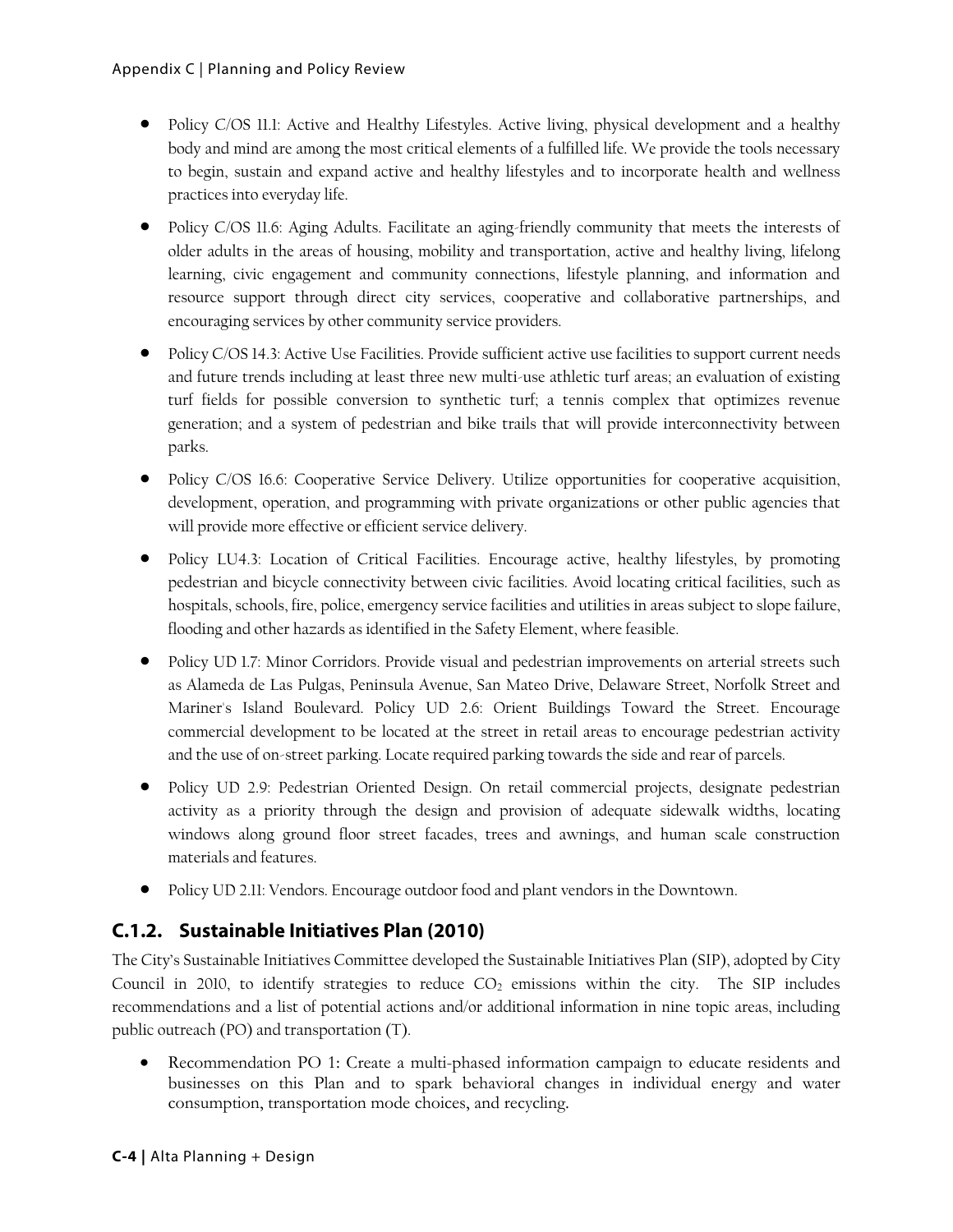- o Potential Supportive Action 1. Highlight the relationships between health, finances and choices relating to transportation modes or other environmental issues.
- Recommendation T 1: Increase mode share for pedestrian and bicycle travel to 30% for trips of one mile or less by 2020. Bicycle and pedestrian travel currently represents about 3% of all travel.
	- o Potential Supportive Action 1. Improve pedestrian walkways and amenities within commercial areas and within residential neighborhoods and the connections between them.
	- o Potential Supportive Action 2. Reduce crossing distances where pedestrians must cross arterial streets through the construction of bulb-outs or other methods.
	- o potential Supportive Action 7. Work with private and public schools to increase the number of students walking or bicycling to school.
- Recommendation T 3: Reduce single purpose school trips made by private automobile by 50% by 2020.
	- o Potential Supportive Action 1. Implement "walking pools" to schools.

The SIP also recommends "immediate actions" upon its approval by City Council, including the establishment of baseline information for pedestrian and bicycle travel within San Mateo using a transportation survey developed and implemented by the Alliance.

#### **C.1.3. Green Building Ordinance (2010)**

On January 1, 2010 the City of San Mateo Green Building Ordinance went into effect, requiring new construction and remodel projects to meet the Leadership in Energy and Environmental Design (LEED) Building it Green standards, as identified in the Ordinance. LEED defines levels of compliance by awarding credits. Public transportation access is one source of credits in new construction and existing buildings. To obtain this credit, the project proponent must locate the project within 1/2-mile walking distance (measured from a main building entrance) of either 1) an existing or planned and funded commuter rail, light rail or subway station or 2) one or more stops for two or more public, campus, or private bus lines usable by building occupants. Additional points are available for development density and community connectivity that provides for pedestrian access.

# **C.1.4. Draft Crosswalk Policy and Treatment Toolbox (2008)**

The Draft Crosswalk Policy and Treatment Toolbox presents a crosswalk policy with respect to crosswalks in general, and specifically crosswalks at signalized and uncontrolled intersections. Development of pedestrian safety guidelines will guide the City in making decisions about where basic crosswalks (two stripes) can be marked; where crosswalks with special treatments, such as high visibility crosswalks, flashing beacons and other special features, should be employed; and where crosswalks will not be marked due to safety concerns resulting from volume, speed or sight distance issues. The Crosswalk Policy and Treatment Toolbox is intended to serve as a reference guide for staff, citizens, and developers. It should help the City accomplish two key goals: 1) ensure consistency in City staff's approach to marking crosswalks and 2) make the City's guidelines clear to residents.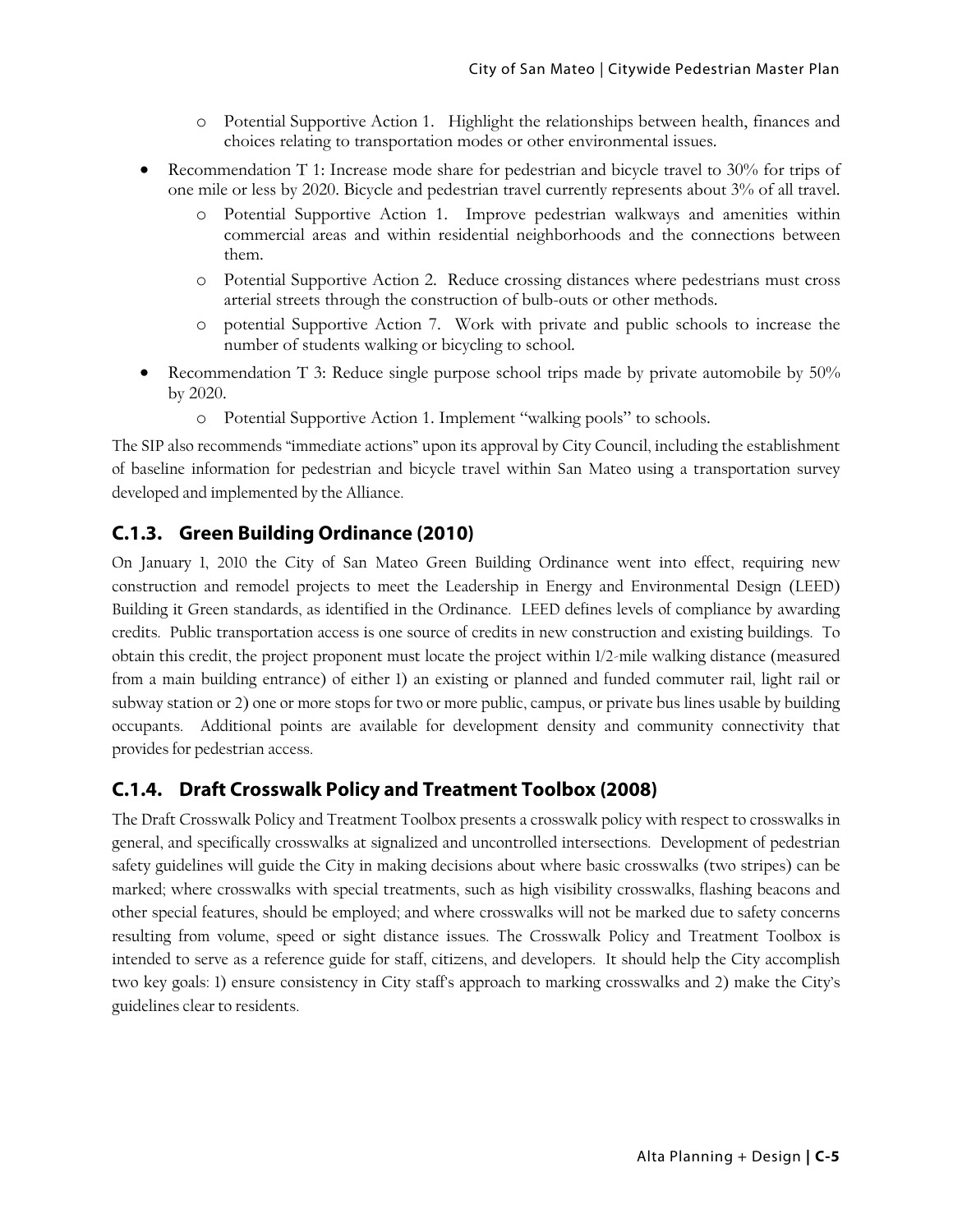### **C.1.5. Capital Improvement Plan (2008)**

The City's Capital Improvement Plan (CIP) identifies capital projects to be constructed by 2013. The following line items from the CIP relate to pedestrian improvements:

- Citywide Bicycle and Pedestrian Path Improvements, \$424,462
- Citywide Sidewalk Repair Program, \$6,110,000
- Congestion Mitigation and Air Quality (CMAQ) Pedestrian Improvement Project, \$449,970

# **C.1.6. North Central San Mateo Community-Based Transportation Plan (Draft December 2010)**

The North Central San Mateo Community-Based Transportation Plan (CBTP) examines the transportation needs of the North Central neighborhood in the City of San Mateo. This project is part of the Metropolitan Transportation Commission's (MTC) Community-Based Transportation Planning Program, a collaborative planning process to identify transportation needs in low-income communities in the Bay Area. Within the North Central neighborhood, the rates for carpooling, transit, and walk/bike are higher than those for the City or County. The CBTP analyzes existing roadway conditions, transit service, bicycle and pedestrian facilities, and commute patterns; identifies transportation needs; utilizes evaluation criteria to rank the transportation needs; and presents an action plan to implement the transportation strategies. The transportation strategies are organized into the three transportation need areas: access to places outside the Project Area, access to transit services and community facilities within the Project Area, and information and cost. The implementation matrix describes the implementation timeframe, funding sources, lead agencies and partner agencies identified for each of the CBTP strategies.

# **C.1.7. Bay Meadows Specific Plan (2009)**

The 1997 Bay Meadow Specific Plan, amended in 2005 and 2009, outlines a vision for the redevelopment of two primary areas: a 75 acre Phase I Redevelopment Area and the 83.3 acre main track area of Bay Meadows, which abuts the northwest corner of the Hillsdale Boulevard and Highway 101 interchange. The Specific Plan describes the distribution, location and extent of land uses, presenting a "transit village" scheme with 900,000 square feet of office space, 734 residential units, 150,000 square feet of retail space, and 2.8 acres of parks and open space. The plan's amendment discusses the project goals, including the goal to reduce reliance on the automobile by enhancing opportunities for transit ridership, walking and biking. The Specific Plan calls for identifiable points of arrival for pedestrians and extension of the Class I path along Franklin Boulevard westward to Pacific Boulevard and is described below.

- Urban Design Guideline 2. Create identifiable points of arrival to the pedestrian-oriented environment of the Specific Plan area. This guideline addresses two locations:
	- o The signalized intersection at Franklin Parkway and the southbound off -ramp of U.S Route 101.
	- o The intersection of Saratoga Drive and Hillsdale Boulevard.
- Urban Design Guideline 7. Enhance Pedestrian and Bicycle Connectivity: Extend the class one bicycle and pedestrian route along the southern edge of the Specific Plan across Saratoga Drive along Franklin Parkway to connect with Hillsdale Boulevard.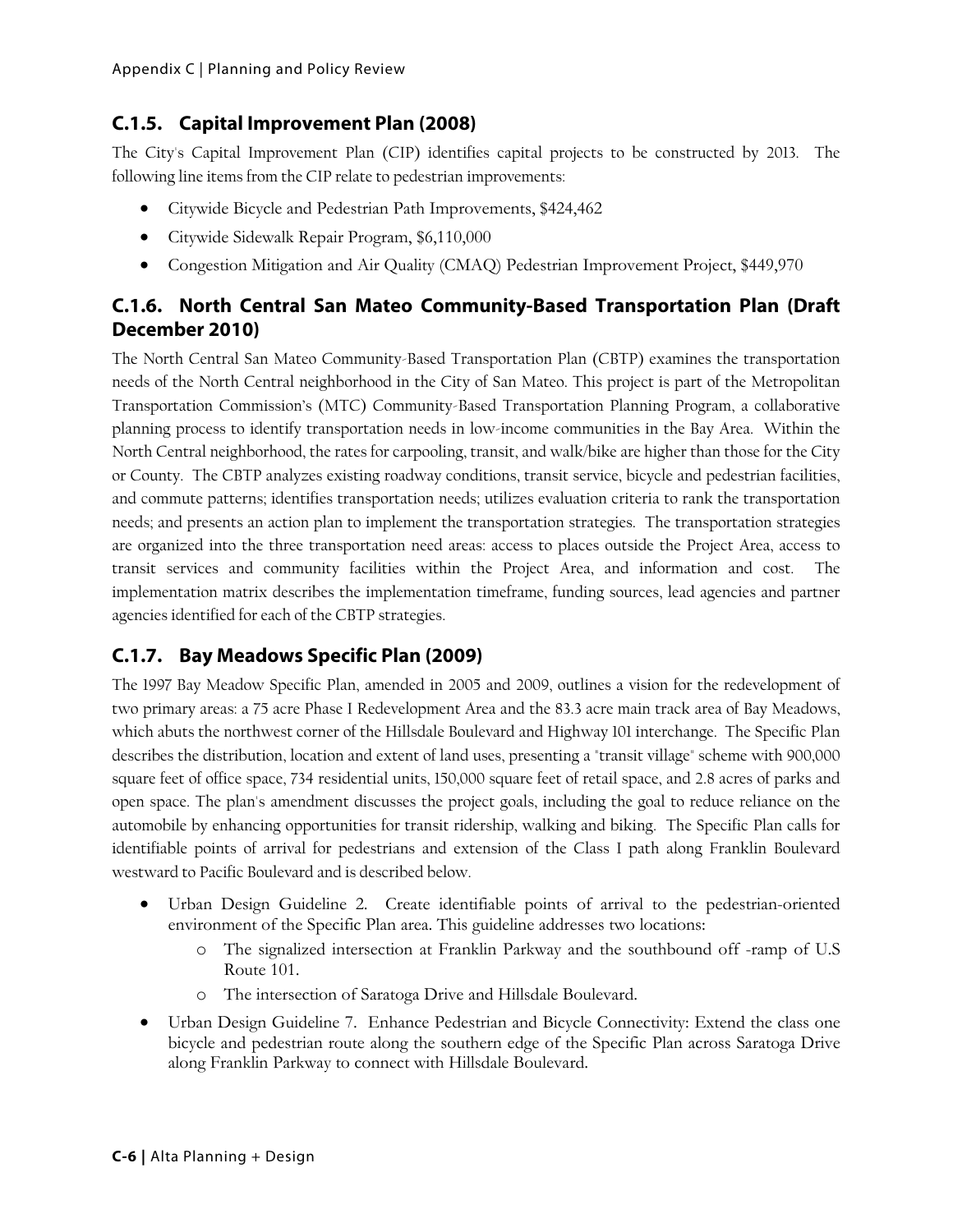#### **C.1.8. San Mateo Rail Corridor Transit-Oriented Delopment Plan (2005)**

The intent of the Rail Corridor Transit-Oriented Development (TOD) Plan is to encourage compact, mixeduse development around the Hillsdale and Hayward Park Caltrain Stations and increase station accessibility by all travel modes, including walking. Among the provisions set forth by the Rail Corridor TOD Plan are improved pedestrian access to Caltrain Stations, improved intersection safety for pedestrians, and creation of a transportation demand management (TDM) program that encourages walking. Relevant policies are listed below.

- Objective (C): Improve pedestrian and bicycle environment and connections to transit stations and throughout the Plan Area.
- Objective (F): Manage Traffic and Encourage Alternatives to Driving.
- Policy 4.6 Establish new street intersections that are efficient and safe for pedestrians, bicycles, and automobiles.
- Policy 4.8 Establish consistent, pedestrian friendly streetscape improvements throughout the Plan Area.
- Policy 4.9 Develop an area-wide pedestrian and bicycle circulation network which will result in convenient and direct connections throughout the plan area and into adjacent neighborhoods and districts.
- Policy 4.10 Establish safe and convenient pedestrian and bicycle routes where existing barriers currently prohibit connections.
- Policy 4.12 Provide a balanced street system in the plan area that safely connects Hillsdale and Hayward Park stations to the adjacent and greater community by providing for convenient access by a mix of modes of travel including pedestrians, bicycles, buses, and automobiles both on and off-site.
- Policy 6.7 Encourage the maximum potential of Hillsdale Station as a major transit hub that efficiently accommodates Caltrain, SamTrans buses, shuttles, bicycles, pedestrians, taxis, automobile drop-off and pick-up, and park and ride.
- Policy 6.9 Capitalize on the potential of Hayward Park Station as a local transit hub that efficiently accommodates Caltrain, SamTrans buses, shuttles, bicycles, pedestrians, taxis, automobile drop-off and pick-up, and park and ride.
- Policy 6.32 Create an interconnected street system that is safe and convenient for pedestrians, bicycles, and autos, and is based on San Mateo's traditional block ad grid pattern.

#### **C.1.9. Hillsdale Station Area Plan (2011)**

The Hillsdale Station Area Plan provides the regulatory framework for compact and sustainable development in the area surrounding the Hillsdale Caltrain Station (Station Area). The roughly 150-acre Station Area is generally the area within walking distance of the preferred location of the future relocated Caltrain Hillsdale Station, excluding the Bay Meadows Phase II project area which has already been planned and is currently under construction. The following six principles guide the Station Area Plan:

- 1. Promote Transit-Oriented Development
- 2. Enhance Connections and Station Access
- 3. Encourage Pedestrian-Oriented Development on El Camino Real
- 4. Ensure Quality Development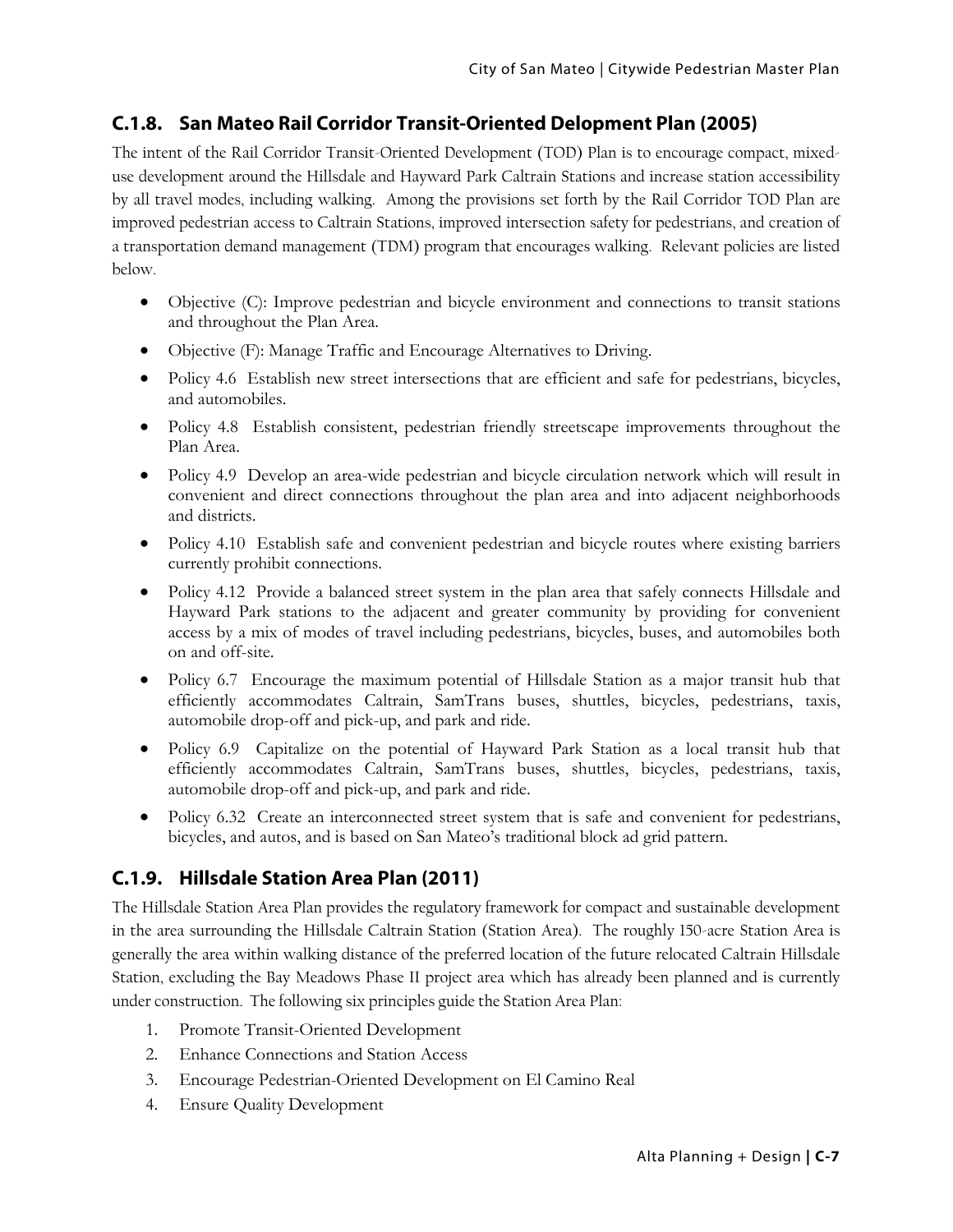- 5. Improve the Identity of the Station Area
- 6. Provide a Range of Housing Choices

Chapter 6, Transportation, discusses the proposed circulation improvements in the Station Area, including pedestrian improvements. The Station Area Plan focuses on clear pedestrian routes from the Transit Center to surrounding residential and commercial development and recommends improvements designed to enhance off-site access and overcome barriers created by arterial streets, the train tracks, and lack of street connectivity.

# **C.1.10. El Camino Real Master Plan (2001)**

The El Camino Real (ECR) Master Plan is a vision for the future of El Camino Real between Hwy 92 and the Belmont City boundary. The main features recommended by the ECR Master Plan include a landscaped median and "themed intersections," which provide pedestrian enhancements at intersections with the highest pedestrian volumes. Phase I includes installation of landscaped medians and pedestrian related improvements at the five themed intersections  $(20^{th}, 25^{th}, 31^{st}, 37^{th}$  and  $42^{nd}$  Avenues). The pedestrian improvements include a four to six foot wide pedestrian refuge median on at least one side of the intersection, distinctive El Camino Real signage and trees. Additional pedestrian amenities such as wider sidewalks, benches and redesigned transit shelters are described in the El Camino Real Master Plan Design Guidelines and are intended to be implemented with future redevelopment of the corner parcels.

### **C.1.11. Laurelwood Park and Sugarloaf Mountain Open Space Management Plan and Mitigated Negative Declaration (2006)**

The Laurelwood Park and Sugarloaf Management Plan provides management policies for the 37-acre Laurelwood Park and the adjoining 188-acre Sugarloaf Mountain Open Space, located south of Hillsdale Boulevard between Arthur Younger Freeway (State Route 92) and Alameda De Las Pulgas in San Mateo. The Management Plan includes the site plans that identify site improvements and management zones, estimated implementation costs, and costs for operations and maintenance activities over a fifteen year period.

The parks include a hierarchy of trails from single-tracks to trails that double as maintenance/fire access roads. During the planning process, the public and City staff members identified opportunities for making regional trail connections for both pedestrians and bicyclists. Connecting new trails at Sugarloaf Mountain with other neighborhoods, City parks, and open spaces is a goal of the Parks and Recreation Department's Green Scheme Strategic Initiative. Two trails within the project site will be designated as multiuse trails. The Management Plan also includes park and trail accessibility design guidelines applicable to trails, trailheads, overlooks, signage, and other amenities and utilities.

# **C.1.12. Shoreline Parks Master Plan and Mitigated Negative Declaration (2000)**

The Shoreline Parks Master Plan describes existing pedestrian improvements within the Shoreline Parks and provides an overview of the resource enhancement, public use, facility development, and management programs for the Shoreline Parks. The Parks comprise approximately 177.3 acres adjacent to the San Francisco Bay and a portion of San Mateo Creek. Except for Harborview Park and Ryder Park, trail-related activities account for the majority of recreational opportunities within the Shoreline Parks. Additional pedestrian amenities, such as benches, trash cans and drinking fountains, are available at Harborview Park, Ryder Park, and Seal Point Park/Bay Trail. Planned improvements include restrooms, new trails, trail/roadway crossing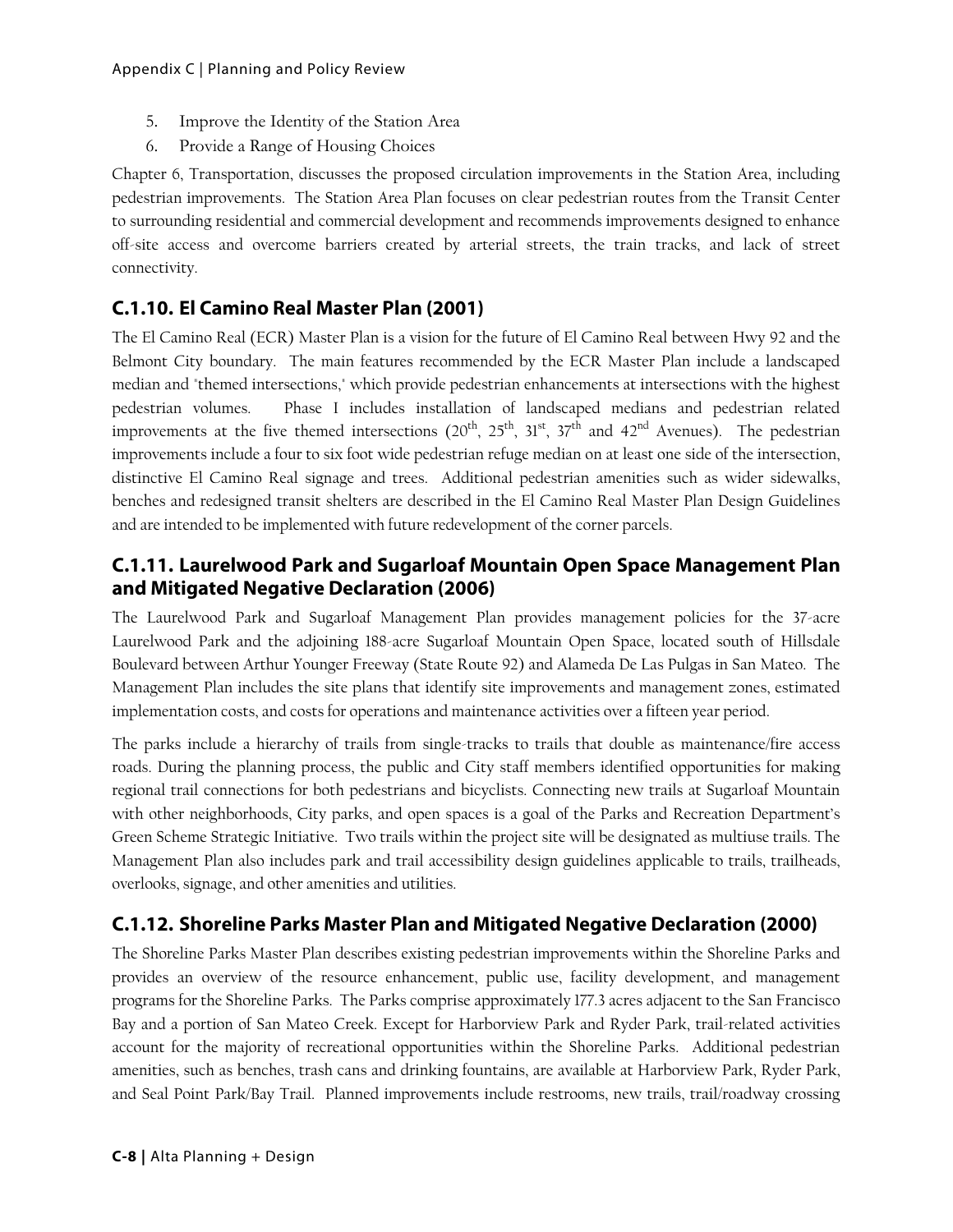improvements, bicycle parking, public telephones, interpretive signage, and lighting. Improvements to bicycle and pedestrian access connections are discussed generally on pages 2-4 and 2-5 and throughout the Specific Park Area and Facilities section. Trail and vehicular gateway locations are identified in Figure 5, including gateways along J. Hart Clinton Drive and the Bay Trail.

Most trail use involves individuals who either walk or bike to the Shoreline Parks from San Mateo and enter the Shoreline Parks from Coyote Park Recreation Area, or who park elsewhere along the Bay Trail and walk or ride to the Shoreline Parks. The Master Plan includes the following goal related to pedestrian access:

 Goal #7: Access. Development of the Shoreline Parks should be carried out such that through a comprehensive bicycle and pedestrian circulation network, residents are encouraged to use alternatives to automobile travel as a means of accessing the shoreline.

#### **C.1.13. Aging Well, San Mateo Final Report (2009)**

The Aging Well, San Mateo Report is the first stage of a two-part effort to collect information on the needs of San Mateo's residents over 50 years of age and engage the local government and broader community to identify and plan initiatives that will serve this population. Indicative of a need for pedestrian services and facilities for older residents, most of San Mateo's residents over 50 want to stay in the City throughout their retirement; a substantial majority indicates that they are very likely (48 percent) and somewhat likely (30 percent) to remain. Residents who own their homes rate the city higher as a place to retire than those who are renters (72 percent versus 56 percent). Residents who are over age 65 feel more positively about San Mateo as a place to retire (78 percent) than those under age 65 (61 percent). This first stage report identifies potential services and programs within the purview of local government for older residents. The Report addresses a range of topics, including mobility and transportation and active and healthy living.

In regards to transportation characteristics, surveys conducted for the Report found that most of San Mateo's older residents travel by automobile. Ninety-four percent of survey respondents said they travel by "motorized vehicle by myself" at least one day a week, while 80 percent say that they walk at least one day a week, and 22 percent use some form of public transportation each week. More than half (52 percent) of survey respondents said they never use public transportation, while a third (33 percent) said just once or twice. The Report does not explore whether most people chose to drive because that is their preference or because the public transit options available to them are unsatisfactory. Though public transportation options exist, the Report found that most residents have little experience in using it, and it is questionable whether current routes are serve their needs. According to one interviewee, the city has relatively good public transit options running north-south, but the options that run east-west are more limited. The Report concludes that people who live at a distance from shopping areas or from the main public transportation corridors may find themselves isolated when they stop driving, despite existing para-transit services. Volunteer-based transportation programs are identified as a potential means to supplement these services.

# **C.2.County Documents**

Similar to the City, San Mateo County is governed by a set of plans, including a General Plan, Transportation Plan, and Bike Routes Plan. These plans, while pertinent to only the County's jurisdiction, should be considered in order to better coordinate this Citywide Pedestrian Master Plan with County plan recommendations.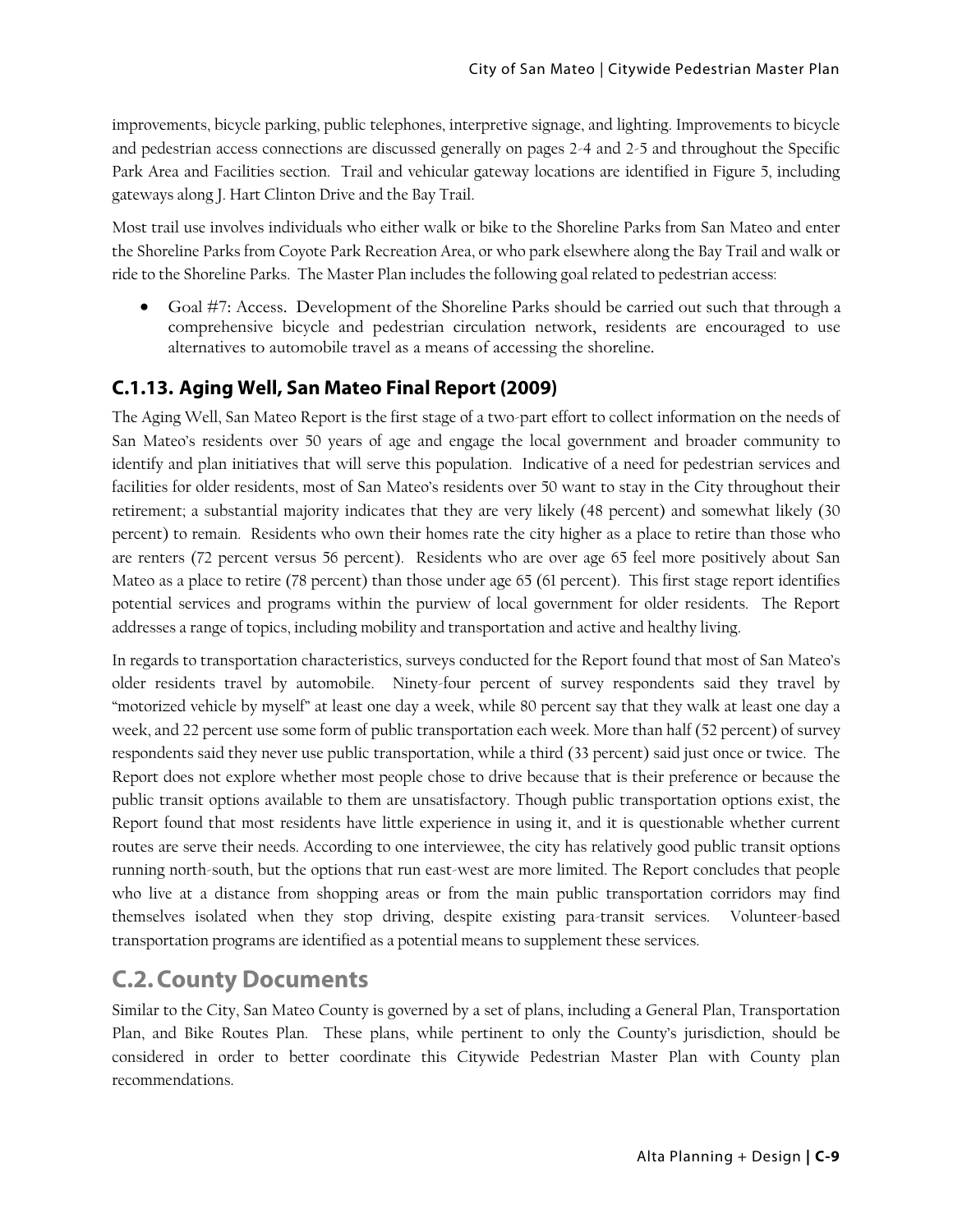# **C.2.1. San Mateo County General Plan (1986)**

The San Mateo County General Plan describes pedestrian activity within the County and establishes the County's objectives concerning pedestrian travel. The General Plan notes that, in 1986, 8.2 percent of all trips were made by walking and that the elderly and young tend to walk to their destinations more frequently than other age groups. Goals and objectives contained in the Plan encourage a balanced transportation system, support interjurisdictional coordination around transportation planning, and promote implementation of pedestrian paths and bridges, as follows:

| Goal/Objective 12.3 Provide for a balanced and integrated transportation system in the County which<br>allows for travel by various modes and easy transfer between modes.                                                                                                                                                                       |
|--------------------------------------------------------------------------------------------------------------------------------------------------------------------------------------------------------------------------------------------------------------------------------------------------------------------------------------------------|
| Goal/Objective 12.7 Coordinate transportation planning with adjacent jurisdictions.                                                                                                                                                                                                                                                              |
| Goal/Objective 12.39 Pedestrian Paths. Encourage the provision of safe and adequate pedestrian paths in<br>new development connecting to activity centers, schools, transit stops, and shopping<br>centers.                                                                                                                                      |
| Goal/Objective 12.40 Pedestrian Bridges. Encourage Caltrans to provide pedestrian bridges and<br>connections in areas where State highways have divided communities.                                                                                                                                                                             |
| Goal/Objective 12.46 Cooperation with Cities. Work with the cities of San Mateo County and with<br>adjacent cities and counties on transportation issues of countywide concern,<br>including east-west arterial roads, implementation of the Bikeways Plan,<br>development of truck routes through adjoining jurisdictions, pavement maintenance |

# **C.2.2. San Mateo County Trails Master Plan (2001)**

of bike routes.

The County's Trails Plan includes an inventory of existing trails, proposed trail routes, County trails policies, design guidelines, and use and management guidelines. The County is currently updating this plan.

# **C.2.3. San Mateo County Trails Master Plan (Draft 2010)**

The County is in the process of updating their Trails Master Plan (2001) and drafts were not available at the time of this writing (December 2010). Among several goals, the Trails Plan Update seeks to review opportunities for linkages to other City, Special District, State, and other facilities and ensure that current ADA standards are met on designated accessible trails. As part of the Trials Master Plan effort, the County has identified potential Bay to Ocean multi-use trails, which include shared-use paths, on-street bicycle facilities and sidewalks.

# **C.2.4. Countywide Transportation Plan (2001)**

The goal of City/County Association of Government's (C/CAG/s) Countywide Transportation Plan (CTP) is to reduce traffic congestion in all jurisdictions of San Mateo County by increasing transit and non-motorized facility capacity, performance and demand, and increasing the performance of existing roadways. Toward that goal, the CTP presents policies that promote a transportation system with all modes working in synergy. The CTP's key policies related to pedestrian travel include: 1) encouraging cities to promote land use patters amenable to walking, and 2) encouraging cities to identify and improve locations hazardous to pedestrians. The CTP is currently being updated.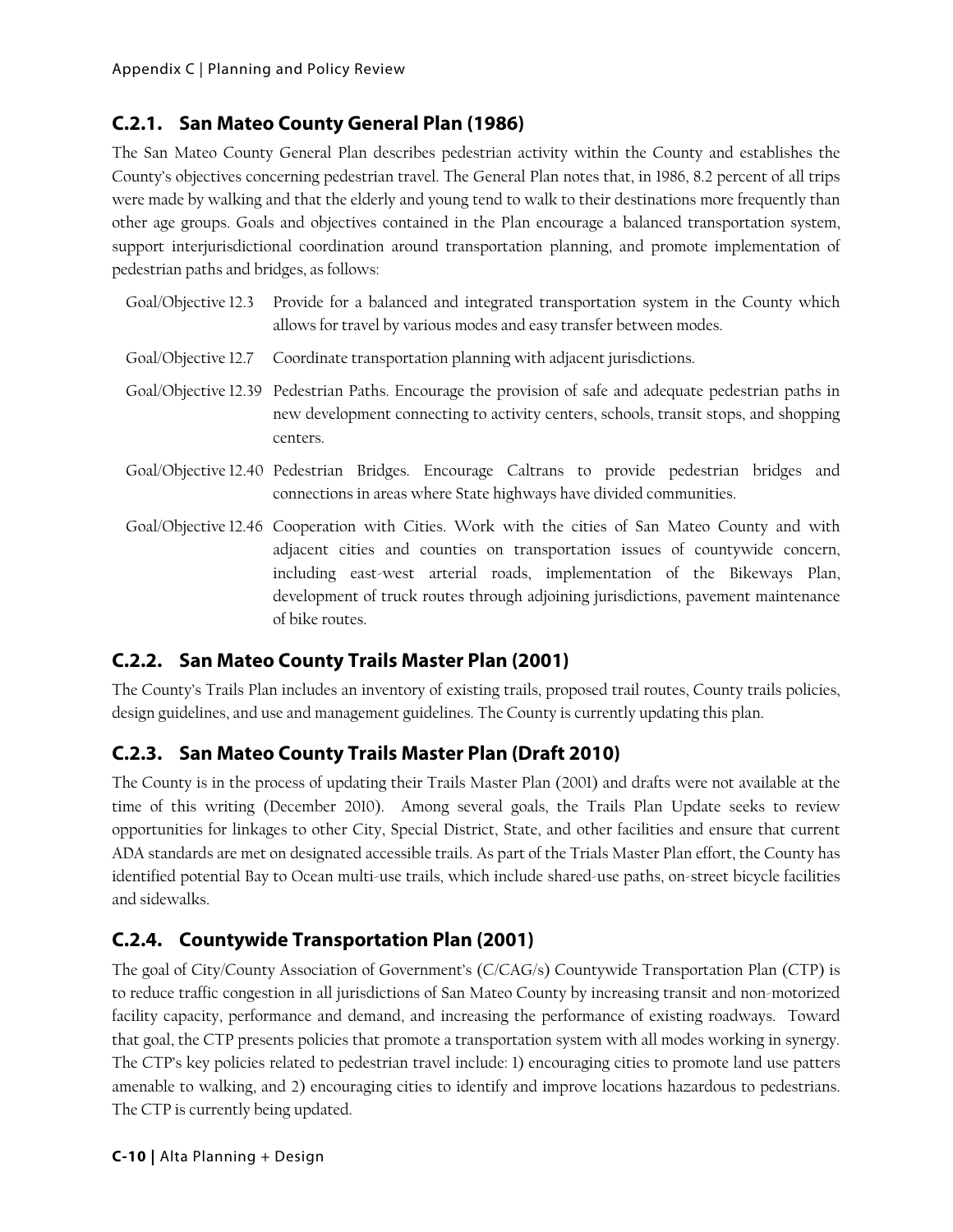# **C.2.5. Countywide Transportation Plan 2035 Bicycle and Pedestrian Goals and Policies (Draft 2010)**

C/CAG is currently updating the CTP 2010, and has developed draft vision, goals, objectives, and policies for pedestrian travel. The goals and policies include benchmarks for increasing the market share of walking trips for all purposes, and for commute trips, recommended prioritization criteria, and general policies relating to land use, urban design, safety, barriers, traffic calming, education, encouragement, and integration with public transit.

# **C.2.6. San Mateo County Comprehensive Bicycle and Pedestrian Plan (Draft 2011)**

C/CAG and the San Mateo County Transportation Authority (TA) updated the Comprehensive Bicycle and Pedestrian Plan (CBPP) in 2011. The CBPP reinforces the priorities of the region and cities and will aid C/CAG and the TA in prioritizing expenditure of transportation funding for pedestrian and bicycle projects. The CBPP provides analysis and review of regionally significant pedestrian issues and related priorities. It also provides cities and the County with design guidelines, program toolkits, and other resources to help design and install recommended projects. Pedestrian areas of focus identified in the CBPP include downtown area improvements, El Camino Real Corridor improvements, major barrier crossings, safe routes to school, safe routes to transit, and access to County/regional activity centers, and regional trails.

# **C.3.Regional Documents**

Regional planning and policy documents are far-reaching, presenting policies for all jurisdictions in a region or specific recommendations for jurisdictions running through or adjacent to the City of San Mateo, e.g. Metropolitan Transportation Commission (MTC) and Caltrain. MTC acts as the regional transportation planning, coordinating and financing agency for the region. The Association of Bay Area Governments (ABAG), made up of the nine counties surrounding the Bay, is the comprehensive planning agency for the region.

# **C.3.1. San Francisco Bay Trail Gap Analysis (2005)**

The San Francisco Bay Trail Gap Analysis Study is a continuation of the Bay Trail Plan (1989), which seeks to complete a continuous 500 mile trail around the San Francisco Bay. The City of San Mateo has completed the segments of the Bay Trail within its jurisdiction, in Coyote Point Park.

The following policies are from Bay Trail Plan, of which the Gap Analysis supports.

Trail alignment policies reflect the goals of the Bay Trail program—to develop a continuous trail which highlights the wide variety of recreational and interpretive experiences offered by the diverse bay environment and is situated as close as feasible to the shoreline, within the constraints defined by other policies of the plan.

Trail design policies underscore the importance of creating a trail which is accessible to the widest possible range of trail users and which is designed to respect the natural or built environments through which it passes. Minimum design guidelines for trail development are recommended for application by implementing agencies.

Transportation access policies reflect the need for bicycle and pedestrian access on Bay Area toll bridges, in order to create a continuous trail and to permit cross-bay connections as alternative trail routes.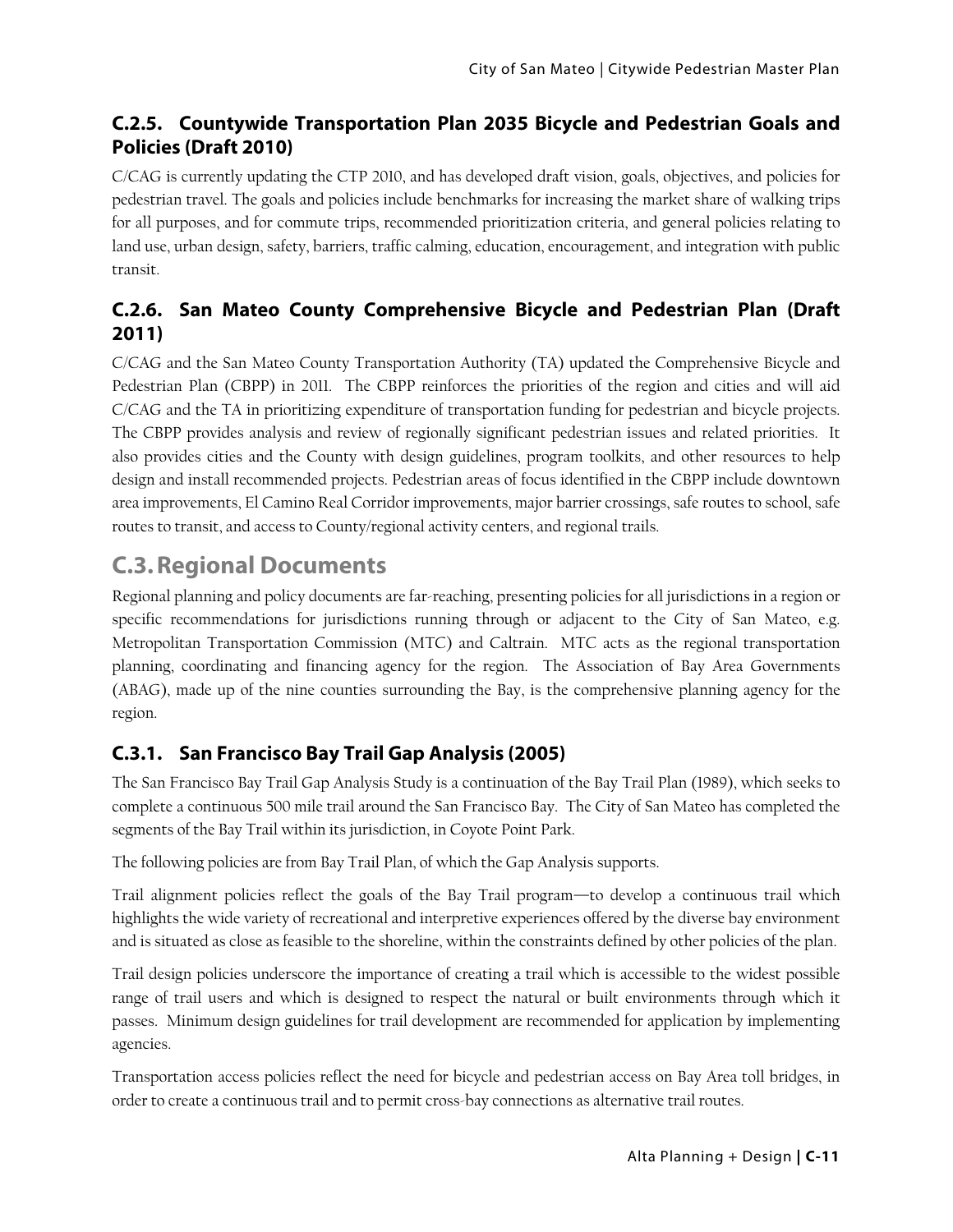Implementation policies define a structure for successful implementation of the Bay Trail, including mechanisms for continuing trail advocacy, oversight and management.

# **C.3.2. Grand Boulevard Multimodal Transportation Corridor Plan (2010)**

The Grand Boulevard Multimodal Transportation Corridor Plan seeks to facilitate smart growth development on the El Camino Real Corridor from Daly City to San Jose's Diridon Station. The Plan provides an overview of mobility issues and current policies affecting multimodal access and the design of capital improvement projects along the El Camino Real Corridor. While the Corridor Plan does not identify recommended improvements for specific locations, it does recommend an approach to network mobility planning that includes creating space within the right-of-way for multiple travel modes and providing the facilities needed to promote multimodal travel. The Plan's Street Design Guidelines provide a context sensitive approach for pedestrian related improvements including trees, lighting, paving and similar design treatments.

### **C.3.3. Grand Boulevard Initiative Multi-Modal Access Strategy Progress Report (2007)**

The Grand Boulevard Initiative Multi-Modal Access Strategy is the collaborative effort of 19 Cities, San Mateo and Santa Clara Counties, and local and regional agencies to improve El Camino Real as a street that creates "links between communities that promote walking and transit and improve the quality of life". The Initiative's guiding principles relevant to pedestrian planning and design are as follows:

| Guiding Principle 3. Create a pedestrian-oriented environment and improve streetscapes, ensuring fill<br>access to and between public areas and private developments. |
|-----------------------------------------------------------------------------------------------------------------------------------------------------------------------|
| Guiding Principle 4. Develop a balanced multimodal corridor to maintain and improve mobility of people<br>and vehicles along the corridor.                            |
| Guiding Principle 8. Improve safety and public health.                                                                                                                |

Guiding Principle 9. Strengthen bicycle and pedestrian connections within the corridor.

# **C.3.4. Transportation 2035 Plan for the San Francisco Bay Area (April 2009)**

The vision for MTC's Transportation 2035 Plan is to support a "prosperous and globally competitive Bay Area economy, provide for a healthy and safe environment, and promote equitable mobility opportunities for all residents". The Plan identifies how approximately \$218 billion in anticipated federal, state, and local transportation funds to be spent in the Bay Area over the next 25 years. Projects identified for San Mateo County include:

- Improvements to Caltrain stations (includes upgrades/relocation of platforms, new platforms, pedestrian tunnels, pedestrian crossings and parking improvements) (Project 21623)
- Improvements to SamTrans bus services (includes enhanced service levels, transit priority measures, signal timing and dedicated bus lanes) (Project 230192)
- Implementation of San Mateo's bicycle and pedestrian program (Project 230430)

# **C.3.5. Bay Area Pedestrian Districts Study (2006)**

The goal of MTC's Pedestrian Districts Study is to explore the use of pedestrian districts, defined as places where walking is prioritized as a mode of travel, as a concept for creating better pedestrian environments in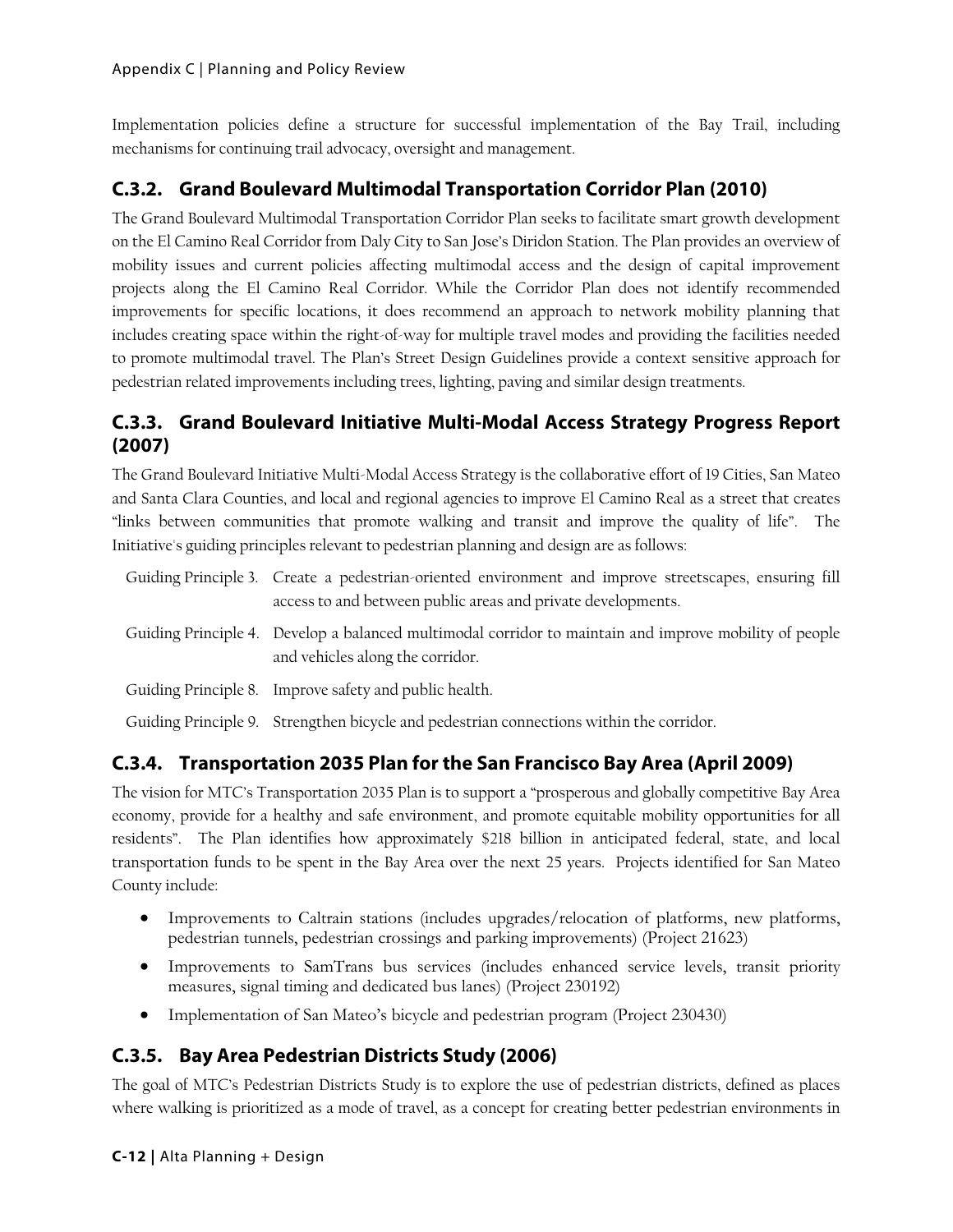the Bay Area. The Study presents ten case studies of pedestrian districts, each with a different typology, located throughout the Bay Area. It also provides an approximate cost estimate for each district, both as a whole and by linear square foot.

# **C.4.State Documents**

State planning and policy documents are the most far-reaching, presenting policies and goals for RTPs and MPOs.

#### **C.4.1. State Assembly Bill 32: Global Warming Solutions (2006)**

Signed into law in 2006, the Global Warming Solutions Act sets discrete actions for California to reduce greenhouse gas emissions to 1990 levels by 2020 and to 80 percent below 1990 levels by 2050. The discrete actions focus on reducing emissions by increasing motor vehicle and ship yard efficiency and other strategies involving refrigerants, landfills, and consumer products. While encouraging walking is a means for California to reach the target emission levels, AB 32 does not identify it as a strategy.

# **C.4.2. State Assembly Bill 1358: Complete Streets (2008)**

AB 1358 requires "that the legislative body of a city or county, upon any substantive revision of the circulation element of the general plan, modify the circulation element to plan for a balanced, multimodal transportation network that meets the needs of all users", e.g. pedestrians, bicyclists, transit riders, motorists, children, persons with disabilities and elderly persons. Beginning January 1, 2011, cities and counties must include accommodation of all street users in circulation element revisions.

# **C.4.3. State Senate Bill 375: Sustainable Communities (2009)**

Signed into law in 2008, SB 375 links land use planning with greenhouse gas emissions, first requiring the State Air Resources Board (ARB) to set emission reduction goals for metropolitan planning organizations (MPO) (ABAG is the MPO for the Bay Area) and then requiring ABAG to develop a land use plan to meet that goal. ABAG must make transportation funding decisions consistent with their new plan, namely by developing a Sustainable Communities Strategy (SCS) in the Regional Transportation Plan. The SCS must be consistent with the Regional Housing Needs Assessment (RHNA) allocation. ABAG has already implemented a similar strategy with its Priority Development Areas (PDA), which works with local jurisdictions to concentrate housing around transit stations. The City of San Mateo's compliance with ABAG's SCS and consequently SB 375 includes setting minimum density and development standards when rezoning an area. Aspects relevant to this Citywide Pedestrian Master Plan are listed below.

- ARB creation of regional targets for greenhouse gas emissions reduction tied to land use.
- Regional planning agencies must create a plan, including a SCS, to meet those targets.
- Regional transportation funding decisions must be consistent with this new plan.
- RHNA guiding local housing efforts that are informed by efficient use of the transportation system.